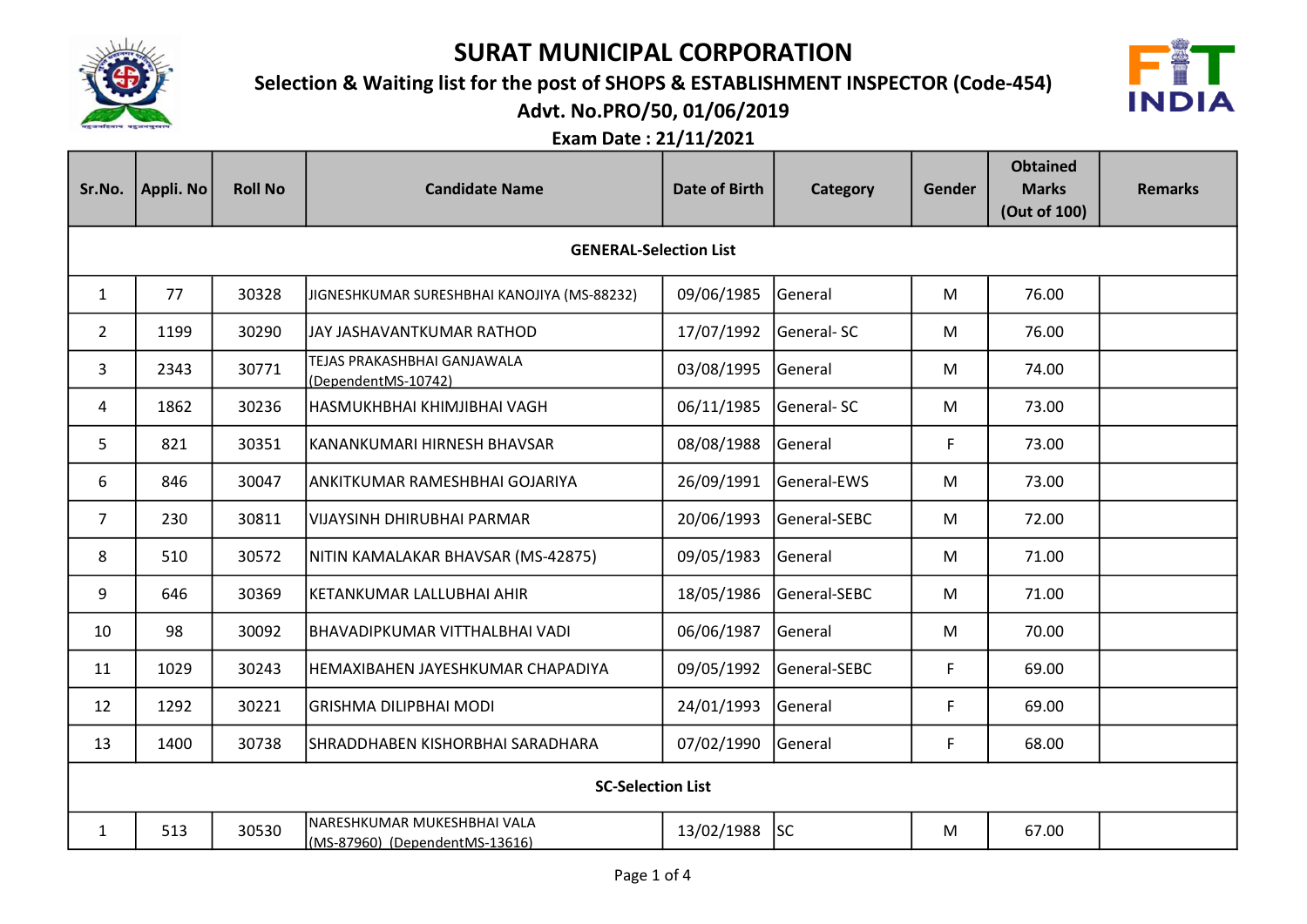

## Selection & Waiting list for the post of SHOPS & ESTABLISHMENT INSPECTOR (Code-454)



Advt. No.PRO/50, 01/06/2019

| Sr.No.                     | Appli. No | <b>Roll No</b> | <b>Candidate Name</b>                          | Date of Birth | Category    | Gender | <b>Obtained</b><br><b>Marks</b><br>(Out of 100) | <b>Remarks</b> |
|----------------------------|-----------|----------------|------------------------------------------------|---------------|-------------|--------|-------------------------------------------------|----------------|
| <b>ST-Selection List</b>   |           |                |                                                |               |             |        |                                                 |                |
| $\mathbf{1}$               | 1553      | 30185          | DIPIKABEN BALUBHAI KATHUD                      | 17/08/1992    | lsт         | F      | 64.00                                           |                |
| $\overline{2}$             | 1560      | 30123          | CHETANKUMAR BHIKHUBHAI PATEL                   | 02/09/1985    | lst         | M      | 62.00                                           |                |
| 3                          | 882       | 30699          | RUSHANABEN HARILAL GAMIT                       | 12/09/1992    | lst         | F      | 62.00                                           |                |
| <b>SEBC-Selection List</b> |           |                |                                                |               |             |        |                                                 |                |
| $\mathbf{1}$               | 913       | 30159          | DHARMESHKUMAR MOHANBHAI PATEL<br>(MS-87809)    | 20/08/1981    | <b>SEBC</b> | M      | 72.00                                           | Age Benefit    |
| $\overline{2}$             | 902       | 30666          | RAJESHBHAI THAKORBHAI PATEL (MS-88130)         | 02/08/1982    | <b>SEBC</b> | M      | 72.00                                           | Age Benefit    |
| 3                          | 672       | 30622          | PRANAVKUMAR HASMUKHBHAI SUTARIYA<br>(MS-87687) | 06/06/1987    | <b>SEBC</b> | M      | 70.00                                           |                |
| 4                          | 162       | 30772          | TEJASKUMAR MANGUBHAI PATEL (MS-87435)          | 30/11/1986    | <b>SEBC</b> | M      | 69.00                                           |                |
| 5                          | 2443      | 30743          | SNEHALI MAHESHBHAI DALWALA                     | 25/04/1995    | <b>SEBC</b> | F      | 68.00                                           |                |
| 6                          | 1723      | 30083          | AYUSHI DARSHAN MITHAIWALA                      | 30/04/1995    | <b>SEBC</b> | F      | 62.00                                           |                |
| <b>EWS-Selection List</b>  |           |                |                                                |               |             |        |                                                 |                |
| $\mathbf{1}$               | 2281      | 30374          | KEVINKUMAR LABHUBHAI GOYANI                    | 18/12/1993    | <b>EWS</b>  | M      | 70.00                                           |                |
| $\overline{2}$             | 1256      | 30013          | AKASHKUMAR VINUBHAI MANIYA                     | 07/07/1994    | <b>EWS</b>  | M      | 70.00                                           |                |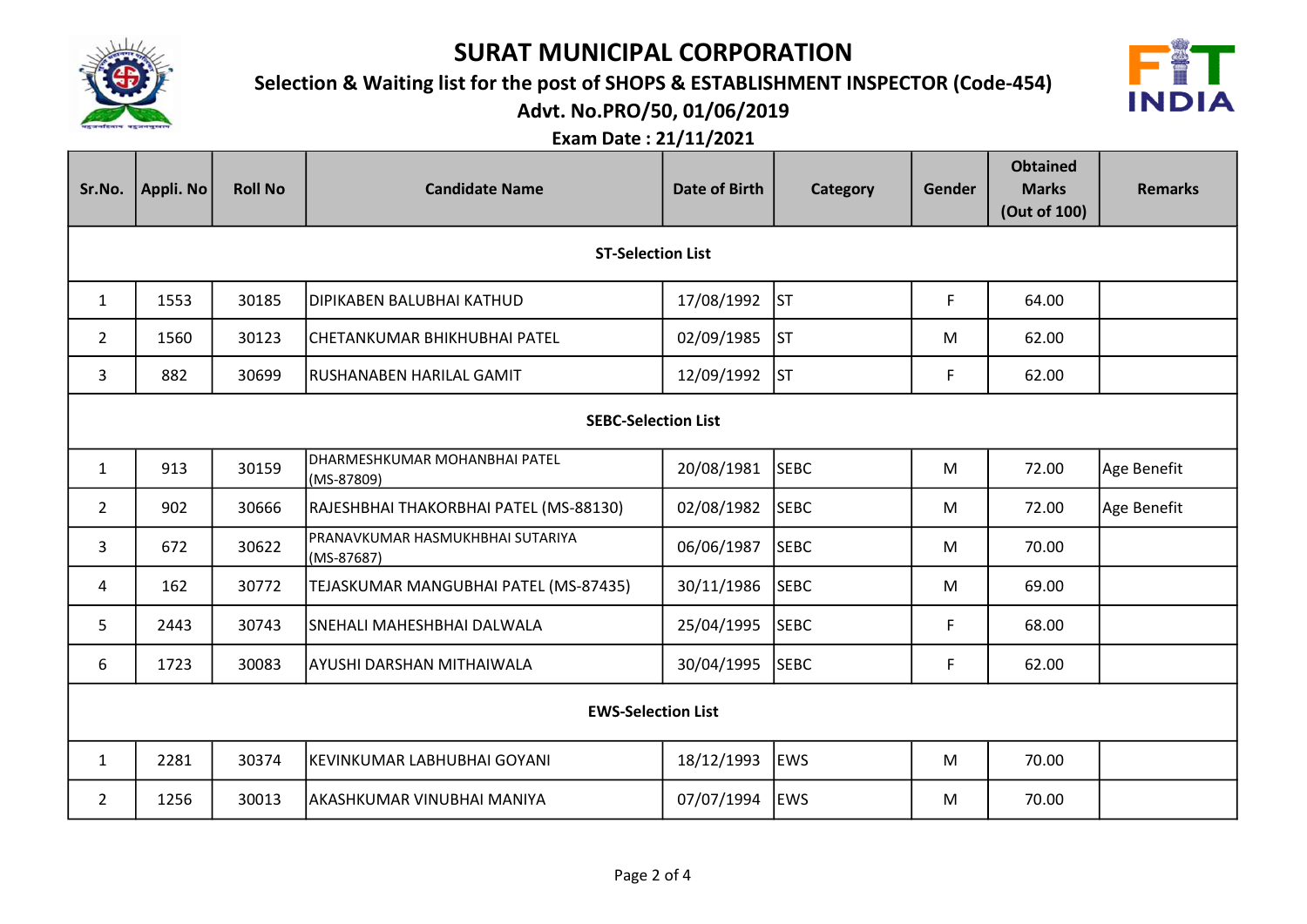

Selection & Waiting list for the post of SHOPS & ESTABLISHMENT INSPECTOR (Code-454)



Advt. No.PRO/50, 01/06/2019

| Sr.No.         | Appli. No           | <b>Roll No</b> | <b>Candidate Name</b>                                         | Date of Birth | Category    | Gender | <b>Obtained</b><br><b>Marks</b><br>(Out of 100) | <b>Remarks</b> |  |  |
|----------------|---------------------|----------------|---------------------------------------------------------------|---------------|-------------|--------|-------------------------------------------------|----------------|--|--|
|                | <b>Waiting List</b> |                |                                                               |               |             |        |                                                 |                |  |  |
| $\mathbf{1}$   | 297                 | 30815          | VIKASSING SURESHSING RAJPUT (MS-45916)<br>(DependentMS-13598) | 30/05/1986    | General     | M      | 69.00                                           |                |  |  |
| $\mathbf{2}$   | 2051                | 30698          | RUPESH SHAILENDRABHAI VISHPUTE                                | 21/07/1988    | General     | M      | 69.00                                           |                |  |  |
| 3              | 905                 | 30521          | MUSTUFA RAZAKHAN ALLAHRAKHAN PATHAN<br>$(MS-84869)$           | 29/10/1988    | <b>EWS</b>  | M      | 69.00                                           |                |  |  |
| 4              | 1192                | 30068          | ASHISH JITENDRABHAI BAGUL (MS-88124)                          | 27/05/1987    | <b>SEBC</b> | M      | 68.00                                           |                |  |  |
| 5              | 272                 | 30096          | BHAVESHKUMAR BALVANTBHAI JOSHI                                | 30/08/1987    | General     | M      | 68.00                                           |                |  |  |
| 6              | 673                 | 30681          | RAVIKUMAR RAMESHBHAI VATALIYA (MS-87663)                      | 20/06/1992    | <b>EWS</b>  | M      | 68.00                                           |                |  |  |
| $\overline{7}$ | 405                 | 30022          | ALPESHKUMAR PRAMODBHAI CHAUHAN (MS-42245)                     | 06/01/1979    | General     | M      | 67.00                                           | Age Benefit    |  |  |
| 8              | 700                 | 30795          | VAMUBHAI PITHABHAI AAHIR                                      | 01/08/1986    | <b>SEBC</b> | M      | 67.00                                           |                |  |  |
| 9              | 881                 | 30465          | MAYURKUMAR SHANTILAL BAROT                                    | 28/10/1986    | <b>SEBC</b> | M      | 67.00                                           |                |  |  |
| 10             | 784                 | 30773          | TEJASKUMAR SURESHBHAI PATEL                                   | 10/02/1988    | <b>SEBC</b> | M      | 67.00                                           |                |  |  |
| 11             | 1509                | 30659          | RAHULKUMAR MAHESHBHAI PATEL                                   | 24/02/1989    | General     | M      | 67.00                                           |                |  |  |
| 12             | 2554                | 30468          | MEGHABEN BANSIBHAI BHAGAT                                     | 17/06/1989    | <b>SC</b>   | F      | 67.00                                           |                |  |  |
| 13             | 1016                | 30419          | LAXMI AJAYKUMAR PATIL                                         | 24/06/1992    | General     | F      | 67.00                                           |                |  |  |
| 14             | 2436                | 30331          | JITENDRAKUMAR KHODABHAI GOTI                                  | 25/05/1986    | <b>EWS</b>  | M      | 66.00                                           |                |  |  |
| 15             | 233                 | 30268          | <b>HITESH RAMESHBHAI MORI</b>                                 | 11/05/1988    | <b>SEBC</b> | M      | 66.00                                           |                |  |  |